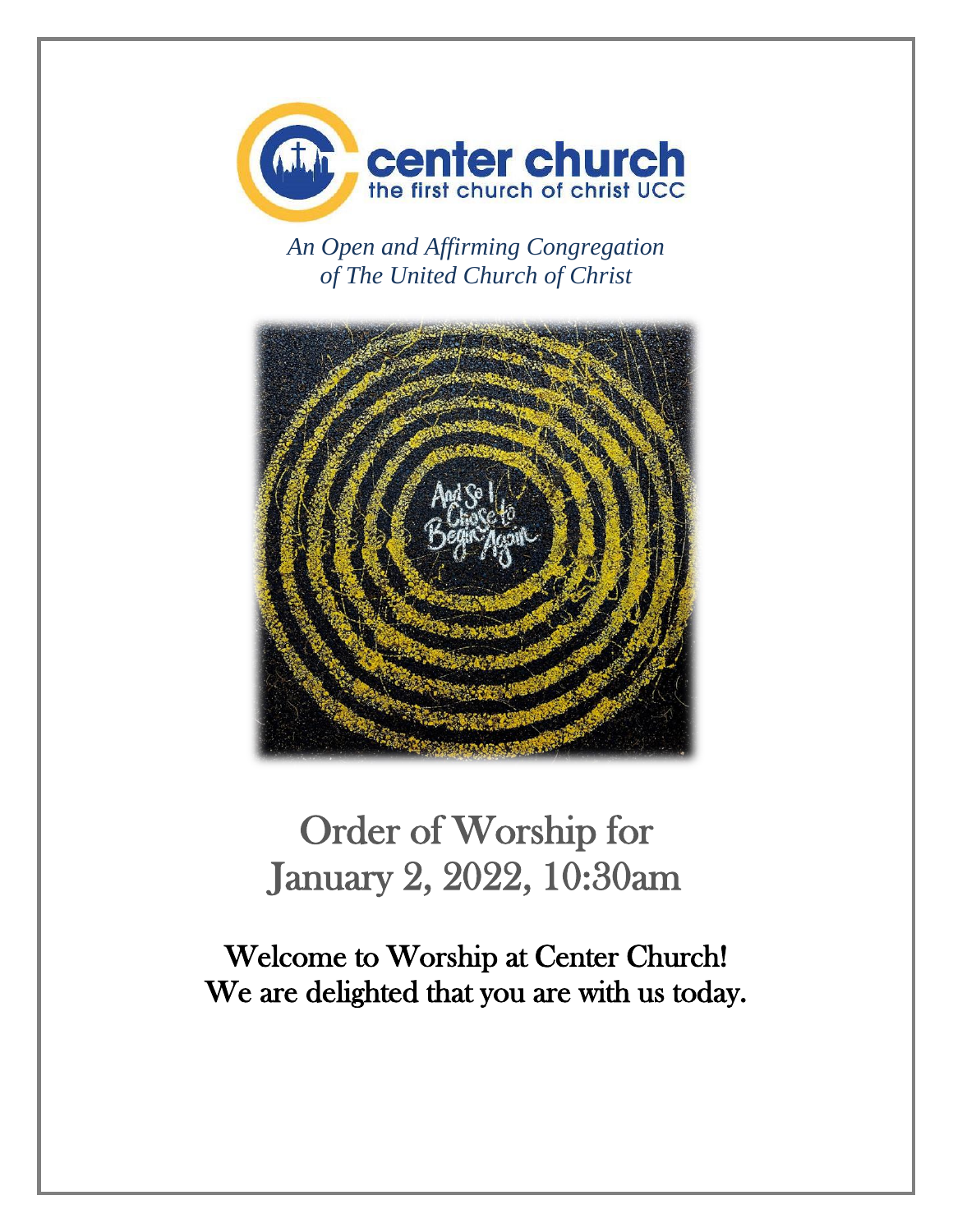

Today is Family Sunday! Center Church members and visitors of all ages will worship together in the Meetinghouse for the entirety of the service. Church School will resume on Sunday 1/9.

### Annual Messiah Community Sing Rescheduled for 2023

With the health and safety of our members and guests as a priority, we have canceled this year's in person Greater Hartford Handel's Messiah Community Sing. Please visit www.centerchurchhartford.org to view and listen to past events. The in person event has been rescheduled to Sunday, January 1, 2023.

The next Growing as a Spiritually Vibrant Faith Community SURGEs will be the week of January 9-13. Days and times will be coming soon.

The Congregational Conversation has been rescheduled to Sunday, January 30 at 12:30. Rev. Dr. Claire Bamberg will lead the conversation.

The 2022 Annual Meeting is scheduled for Sunday, March 27, immediately following the church service.

Are you a team leader at Center Church? Submit your **Annual Report** to Emily in the church office by February 1<sup>st</sup>! Submissions can be sent to emckenna@cchartford.org

#### Sunday Meals Donations Needed:

Aluminum Food Trays of various sizes Aluminum Foil Cases of Bottled Water Individual Snacks Hygiene Items

If you can donate items this week, please contact the church office at 860-249-5631

Donations are appreciated and help offset costs associated with serving hot meals for the warming center.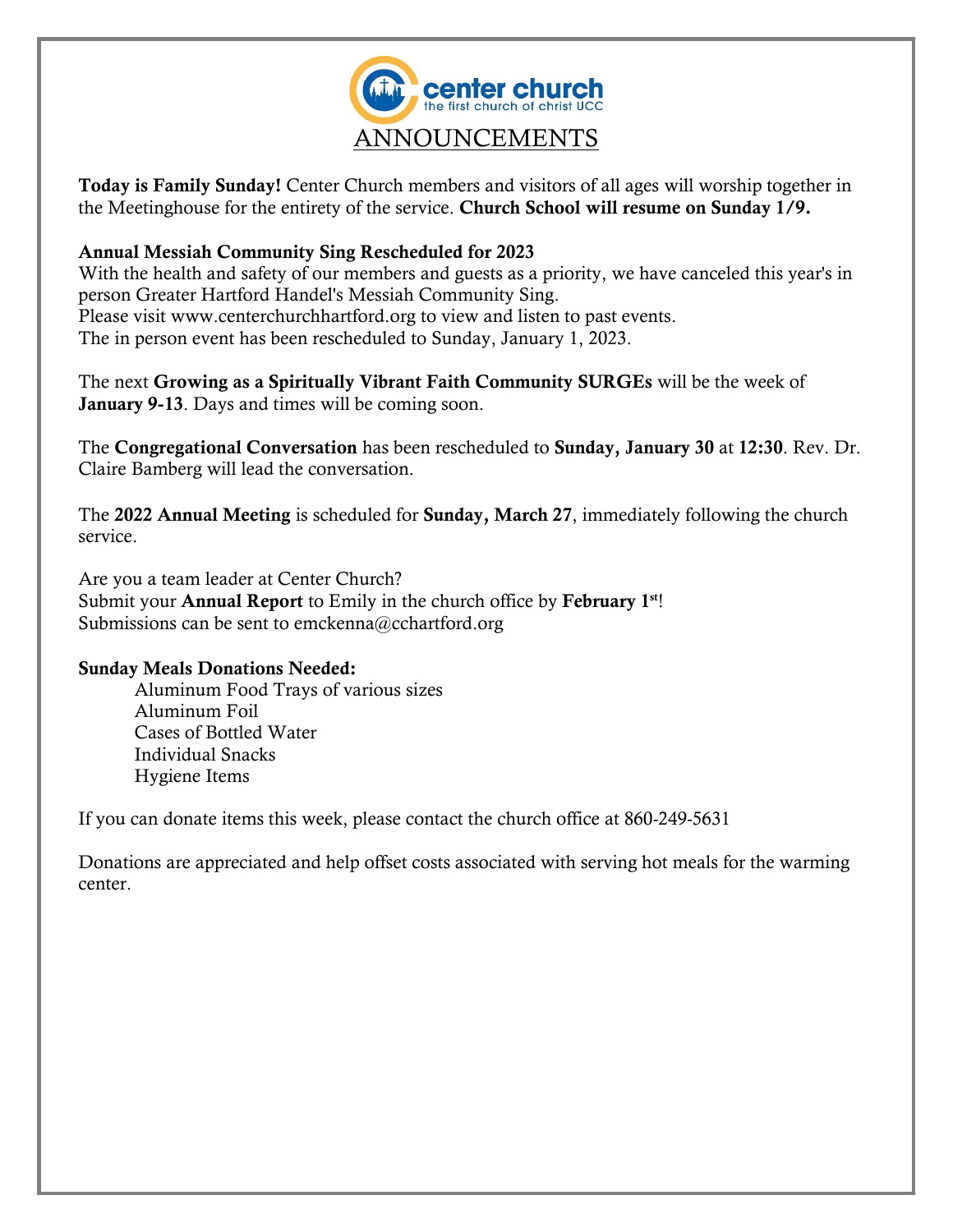## THOUGHT FOR THE DAY

"Later, after the angels, after the stable, after the Child, they went back, as we always must, back to the world that doesn't understand our talk of angels and stars and especially not the Child…"

– Ann Weems

**\***Please rise in body or spirit.

CHIMES

PRELUDE: *Angels We Have Heard on High* Alicia Akers, Flute

WELCOME & ANNOUNCEMENTS

\*PASSING OF THE PEACE

If attending in person, we encourage you to greet each other verbally or by a friendly wave of peace.

CALL TO WORSHIP *(responsive)*

One: God's Word; gift and troublemaker.

**All: Perhaps our adoration will keep you at a safe, heavenly distance?** 

One: God's Word; flesh among us

**All: Causing us to reexamine and decide who we are and what we stand for.**

One: God's Word, grace upon grace.

**All: Inexhaustible love, beckoning us forward.** 

One: We, your children, take our first, uncertain steps all over again

**All: In joy, in awe, in praise.**

INVOCATION Pastor Donna Cassity

\*OPENING HYMN: NCH 139 *The First Noel* (Verses 1 & 2)THE FIRST NOWELL Please use the hymnals provided in your pew

PRAYER OF CONFESSION AND ASSURANCE OF PARDON *(responsive)* One: We pray for all things, for all things were created by and through divine love. May nations and peoples who so condition the well-being of all creatures and the earth itself, **All: Begin to understand the source of our very being in you.** One: May all who are grieving the loss of a loved one, the loss of a job, the loss of a relationship, the loss of hope

**All: Find solace in knowing your very being understands such anguish.**

One: May all who are ill, limited, isolated, or forgotten

**All: Know you are closer than our very breath.**

One: We confess our loss of imagination, of wonder and of confidence in you.

**All: Forgive our limited vision and trust. Grant that we may sense and share about and in your vibrant life. Amen.**

One: God's forgiveness is farther than the east is from the west. Alleluia! **All: Alleluia!**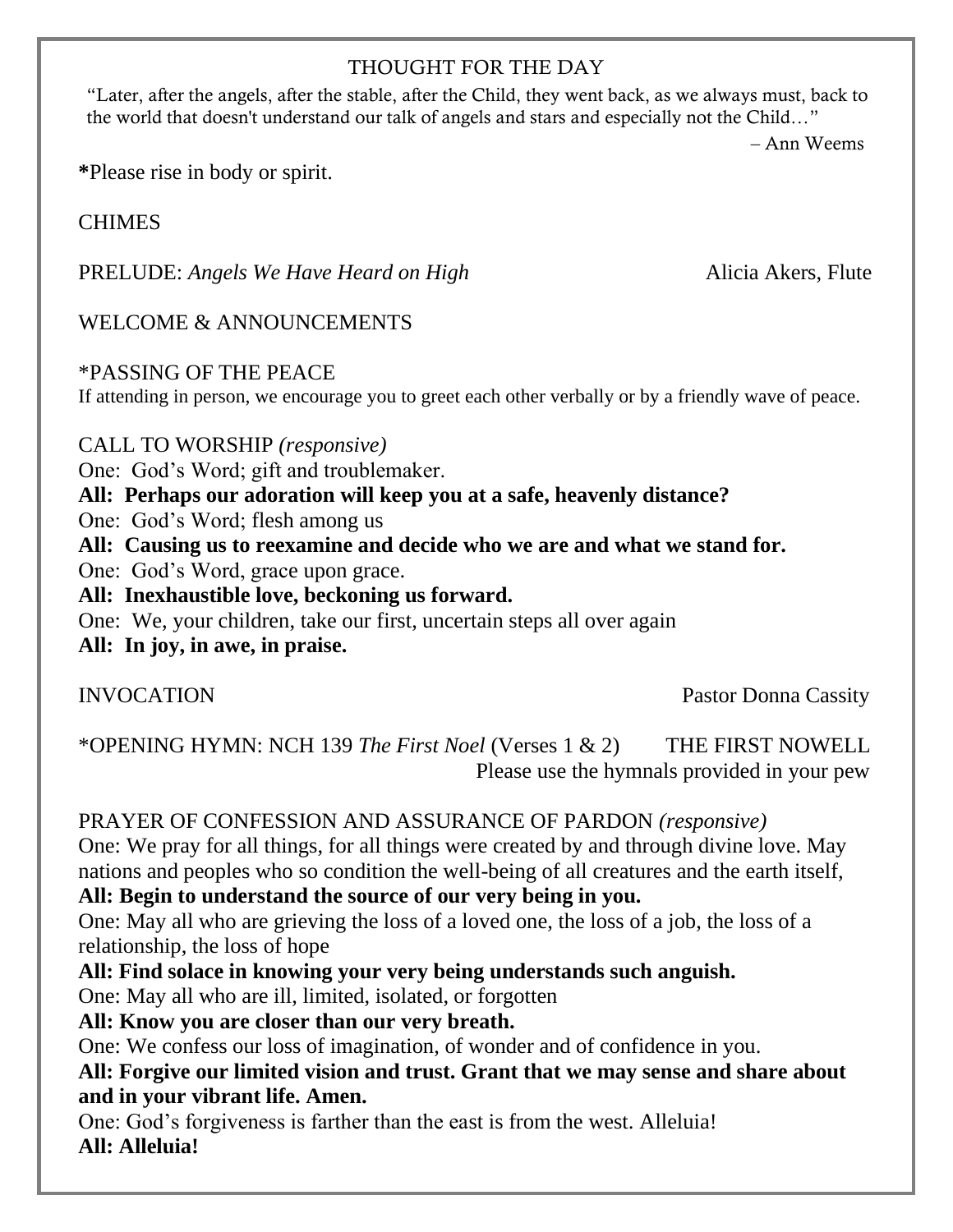## INTRODUCTION TO SCRIPTURE

THE GOSPEL: *John 1:1-9*

SERMON: *Our Nativity* Pastor Donna Cassity

\*CAROL: NCH 157 *Brightest and Best* MORNING STAR

## THE SACRAMENT OF HOLY COMMUNION

*You are invited to place your hands upon the elements of bread and wine during the institution. Please take the bread and wine when prompted.*

THE INVITATION

COMMUNION PRAYER

THE LORD'S PRAYER (DEBTS)

WORDS OF INSTITUTION

## BREAKING OF THE BREAD AND POURING OF THE WINE

SHARING OF THE ELEMENTS

MUSIC: *What Child is This* **Alicia Akers**, Flute **Alicia Akers**, Flute

PRAYER OF THANKSGIVING *(unison)*

**Gracious God, we thank you for this meal and for all of the ways you nourish us. Grow in us that we may nourish others. Sustain us as we press toward the goal of your call in Christ Jesus. Amen.**

CALL TO OFFERTORY

MUSICAL OFFERING: *O Holy Night* arr. A. Adam

Caroline Christopher, soloist

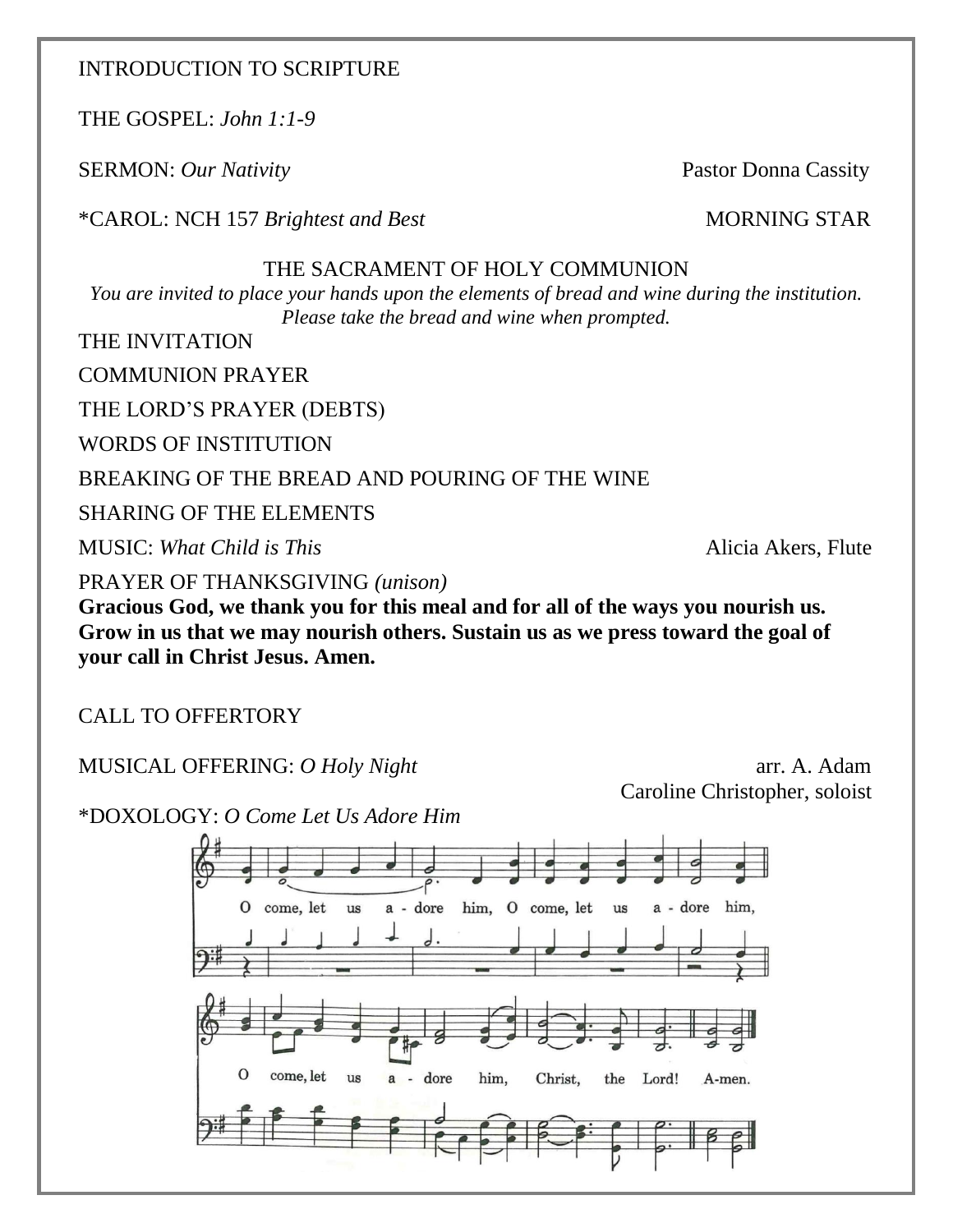\*BLESSING OF THE OFFERING *(unison)*

**We offer our gifts back to you, knowing they and we have always belonged to you. In giving we intentionally affirm your good purpose for our world and all within it. By uniting with you, may this good word be known and heard. Amen.**

\*CLOSING HYMN: NCH 154 *Go Tell It On the Mountain* African American Spiritual

BENEDICTION *(please be seated)*

ORGAN POSTLUDE: *Toccata in G* J. S. Bach

*Our thanks to everyone who created today's service. Go in peace!*

# Center Church News & Announcements

Subscribe to our E-News newsletter for up-to-date news and happenings at Center Church[:https://centerchurchhartford.org/](https://centerchurchhartford.org/) <https://lp.constantcontactpages.com/su/OzymYij/CenterChurch>

> And, don't forget to follow us on FB! **[FACEBOOK](https://www.facebook.com/centerchurchhartford/)**

#### THE FIRST CHURCH OF CHRIST IN HARTFORD

A member of the United Church of Christ (UCC) CENTER CHURCH, 60 Gold Street, Hartford, CT 06103Office Hours: Tuesday thru Friday, 9:30am to 3:30pm Library Hours by Appointment P 860.249.5631 F 860.246.3915 [www.centerchurchhartford.org](http://www.centerchurchhartford.org/)

Bridge Senior Pastor: The Reverend Donna Cassity (ext. 202)

*If you'd like to meet with Pastor Donna, please schedule a time by calling Emily in the office at 860-249-5631 ext. 200*

Minister Emeritus: The Reverend J. Alan McLean Director of Music/Organist: Robert F. Gilbert (ext. 204) Coordinator for Justice & Faith Formation Ministries: Dr. Eric Hearst (ext 209) Church Office Manager: Emily McKenna (ext. 200) Bookkeeper: Brenda Russell (ext. 201) Sextons: Thomas St. Amant and Ileia Belton Sunday Meals Program Coordinator: Carrie Howe (ext 205) Nursery Care: Tina Franklin Hymns and Service Music reprinted under OneLicense.net # A-708141